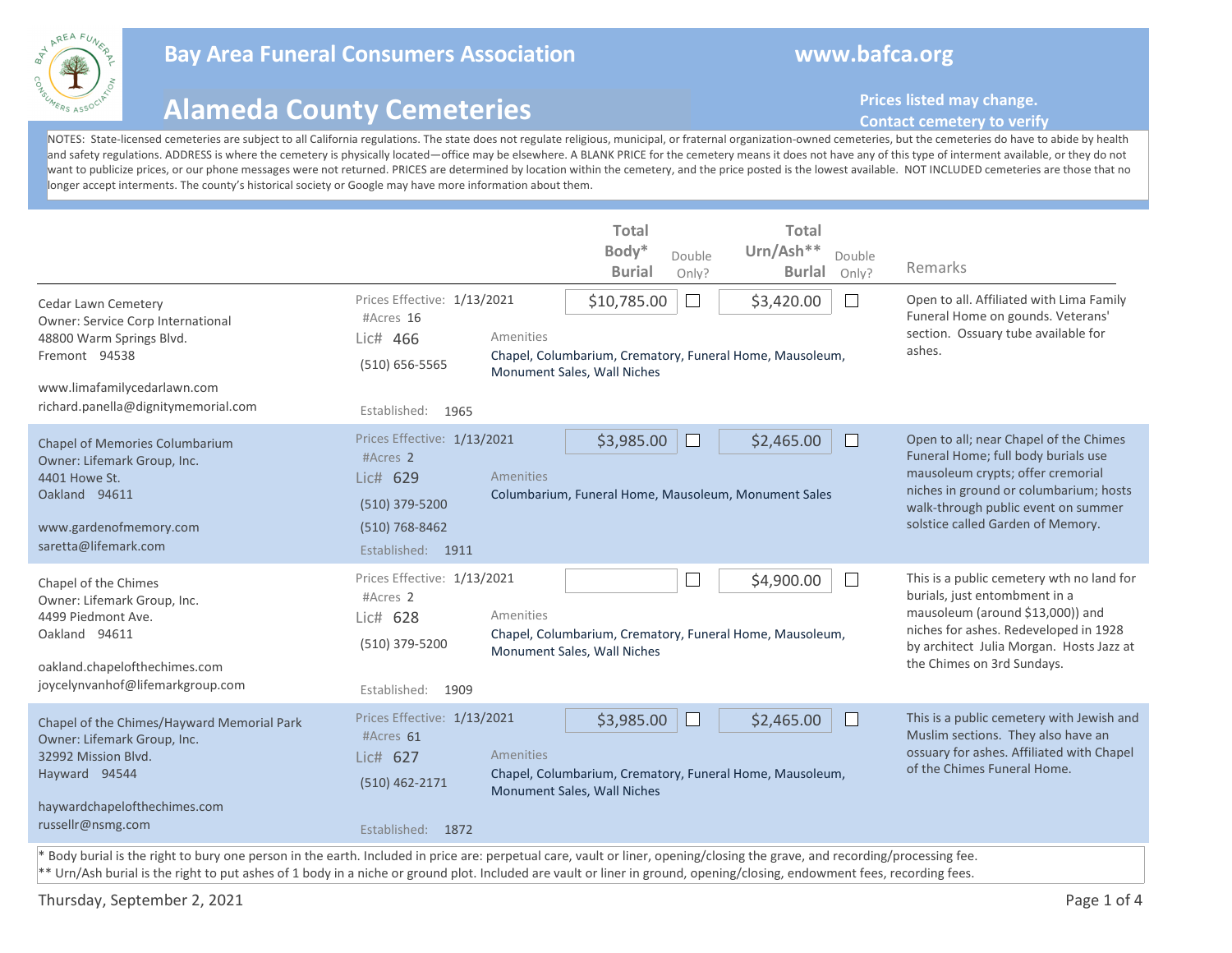|                                                                                                                                                                   |                                                                                                          |                                   | Total                                     |                          | Total                                                                        |                                                                                                                                                                                                                                                                                |
|-------------------------------------------------------------------------------------------------------------------------------------------------------------------|----------------------------------------------------------------------------------------------------------|-----------------------------------|-------------------------------------------|--------------------------|------------------------------------------------------------------------------|--------------------------------------------------------------------------------------------------------------------------------------------------------------------------------------------------------------------------------------------------------------------------------|
|                                                                                                                                                                   |                                                                                                          |                                   | Body*                                     | Double                   | Urn/Ash**<br>Double                                                          |                                                                                                                                                                                                                                                                                |
|                                                                                                                                                                   |                                                                                                          |                                   | <b>Burial</b>                             | Only?                    | <b>Burlal</b><br>Only?                                                       | Remarks                                                                                                                                                                                                                                                                        |
| <b>Holy Sepulchre Cemetery</b><br><b>Owner: Oakland Catholic Diocese</b><br>26230 Mission Blyd.<br>Hayward 94544<br>www.cfcsoakland.org<br>lauraf@cfcsoakland.org | Prices Effective: 1/6/2021<br>#Acres 200<br>$Lie#$ ---<br>$(510) 537 - 6600$<br>Established: 1913        | Amenities                         | \$4,060.00<br>Monument Sales, Wall Niches | $\overline{\phantom{a}}$ | \$2,415.00<br>Chapel, Columbarium, Crematory, Funeral Home, Mausoleum,       | Catholic, affiliated with Holy Angels<br>Funeral & Crem. Ctr. Part of cemetery is<br>planted in grapes to serve diocese wine<br>needs. Crematory for whole diocese.<br>Commitment service on 4th Thurs.<br>Office at 1051 Harder Rd., Hayward<br>94542. Some free interments.  |
|                                                                                                                                                                   |                                                                                                          |                                   |                                           |                          |                                                                              |                                                                                                                                                                                                                                                                                |
| Home of Eternity Cemetery<br><b>Owner: Sinai Memorial Chapel</b><br>5000 Piedmont Ave.<br>Oakland 94611<br>www.sinaichapel.org                                    | Prices Effective: 7/15/2021<br>#Acres 3<br>Lic# ---<br>(925) 962-3636                                    | <b>Amenities</b>                  | \$13,535.00                               | $\overline{\mathbf{z}}$  | \$3,595.00<br>Chapel, Columbarium, Green Burial, Monument Sales, Wall Niches | Only plots available are double depth for<br>2 bodies. Open to all Jewish beliefs.<br>Inquire at Temple Sinai, 2808 Summit<br>St., Oakland 94609. Flags go uo to<br>observe Memorial Day, Flag Day, July 4,<br>and Veterans' Day.                                              |
|                                                                                                                                                                   | Established: 1901                                                                                        |                                   |                                           |                          |                                                                              |                                                                                                                                                                                                                                                                                |
| Home of Peace<br>Owner: Congregation Beth Jacob (Orthodox)<br>4712 Fairfax Ave.<br>Oakland 94601<br>Kathy@bethjacoboakland.org                                    | Prices Effective: 1/31/2021<br>#Acres 1<br>Lic#<br>(510) 482-1147<br>(510) 409-5344<br>Established: 1862 | Amenities                         | \$8,200.00                                | $\Box$                   | \$0.00                                                                       | Almost full, price quoted is for Beth<br>Jacob members, price for non-members<br>is \$9,300. Traditional Orthodox ground<br>burial. Founded by Oakland Hebrew Ben.<br>Soc. in what is now Mountain View<br>Cemetery. Inquire at Beth Jacob, 3778<br>Park Blvd., Oakland 94610. |
| <b>Irvington Memorial Cemetery</b><br>Owner: R. S. Bros. Cemetery Corp.<br>41001 Chapel Way<br>Fremont 94538<br>irvingtonmemorialcemetery.com                     | Prices Effective: 1/31/2021<br>#Acres 8<br>Lic# 482<br>$(510) 656 - 5800$                                | <b>Amenities</b><br><b>Niches</b> | \$12,338.50                               | $\overline{\mathbf{v}}$  | \$1,293.50<br>Columbarium, Crematory, Mausoleum, Monument Sales, Wall        | Open to all, limited number of ground<br>spaces left. Minimum burial plot is<br>\$8,500.                                                                                                                                                                                       |
| Ikey@irvingtonmemorialcemetery.com                                                                                                                                | Established: 1845                                                                                        |                                   |                                           |                          |                                                                              |                                                                                                                                                                                                                                                                                |
| Lone Tree Cemetery<br>Owner: Lone Tree Cemetery Assn., non-profit<br>24591 Fairview Ave.<br>Hayward 94542                                                         | Prices Effective: 1/13/2021<br>#Acres 42<br>Lic# 20<br>(510) 582-1274                                    | Amenities                         | \$13,708.50                               | $\overline{\mathbf{v}}$  | \$1,963.94<br>Columbarium, Mausoleum, Monument Sales, Wall Niches            | Open to all, 20,000+ burials. Double-<br>depth graves only, for caskets. Discount<br>for pre-need sales.                                                                                                                                                                       |
| www.lonetreecemetery.com<br>info@lonetreecemetery.com                                                                                                             | Established: 1868                                                                                        |                                   |                                           |                          |                                                                              |                                                                                                                                                                                                                                                                                |

\* Body burial is the right to bury one person in the earth. Included in price are: perpetual care, vault or liner, opening/closing the grave, and recording/processing fee. \*\* Urn/Ash burial is the right to put ashes of 1 body in a niche or ground plot. Included are vault or liner in ground, opening/closing, endowment fees, recording fees.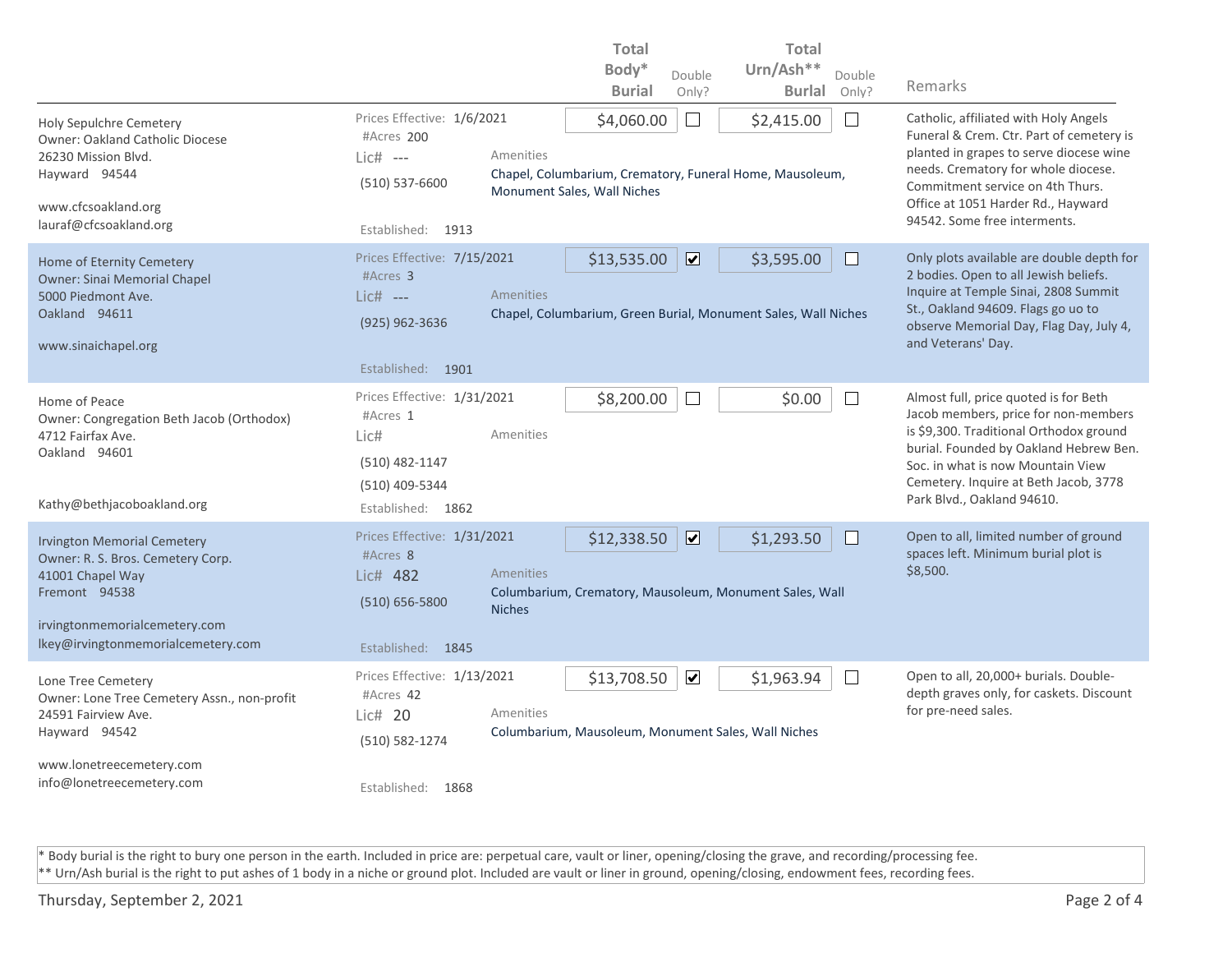|                                                                                                                                                                                        |                                                                                                                | <b>Total</b>                                                                                                        |                      |               |                      |                                                                                                                                                                                                                                                                                |
|----------------------------------------------------------------------------------------------------------------------------------------------------------------------------------------|----------------------------------------------------------------------------------------------------------------|---------------------------------------------------------------------------------------------------------------------|----------------------|---------------|----------------------|--------------------------------------------------------------------------------------------------------------------------------------------------------------------------------------------------------------------------------------------------------------------------------|
|                                                                                                                                                                                        |                                                                                                                | Body*                                                                                                               | Double               | Urn/Ash**     | Double               |                                                                                                                                                                                                                                                                                |
|                                                                                                                                                                                        |                                                                                                                | <b>Burial</b>                                                                                                       | Only?                | <b>Burlal</b> | Only?                | Remarks                                                                                                                                                                                                                                                                        |
| <b>Memory Gardens</b><br><b>Owner: Odd Fellows Memorial Park</b><br>3873 East Ave.<br>Livermore 94550                                                                                  | Prices Effective: 1/13/2021<br>#Acres 7.5<br>Lic# 371<br>(925) 447-8417                                        | \$7,641.03<br>Amenities<br>Chapel, Columbarium, Mausoleum, Monument Sales, Wall Niches                              | $\Box$               | \$2,211.93    |                      | Open to public. Flat granite marker<br>included in ground burial. Veterans'<br>memorial services on Memorial Day.                                                                                                                                                              |
| www.memorygardenscemetery@yahoo.com                                                                                                                                                    | Established: 1907                                                                                              |                                                                                                                     |                      |               |                      |                                                                                                                                                                                                                                                                                |
| Mount Eden Cemetery<br>Owner: Mount Eden Cemetery Assn.<br>2440 Depot Rd.<br>Hayward 94611                                                                                             | Prices Effective: 1/13/2021<br>#Acres 5<br>Lic# 646<br>(510) 887-4747                                          | \$6,000.00<br>Amenities<br>Columbarium, Mausoleum, Monument Sales, Wall Niches                                      |                      | \$2,000.00    | $\perp$              | Open to all. Managed by a non-profit<br>board.                                                                                                                                                                                                                                 |
| www.mtedencemetery.com<br>andrew@mtedencemetery.com                                                                                                                                    | Established:<br>1890                                                                                           |                                                                                                                     |                      |               |                      |                                                                                                                                                                                                                                                                                |
| <b>Mountain View Cemetery</b><br><b>Owner: Mountain View Cemetery Assn.</b><br>5000 Piedmont Ave.<br>Oakland 94611<br>www.mountainviewcemetery.org<br>Kristie@mountainviewcemetery.org | Prices Effective: 2/19/2021<br>#Acres 226<br>Lic# 4<br>$(510) 658 - 2588$<br>Established: 1863                 | \$10,500.00<br>Amenities<br>Chapel, Columbarium, Crematory, Funeral Home, Mausoleum,<br>Monument Sales, Wall Niches |                      | \$3,000.00    | $\Box$               | Non-denominational. . Piedmont Funeral<br>Services is affiliated. A non-profit board<br>manages the cemetery. Over 180,000<br>interments.                                                                                                                                      |
| Pleasanton Pioneer Cemetery<br>Owner: City of Pleasanton<br>5780 Sunol Blvd.<br>Pleasanton 94566<br>www.cityofpleasantonca.gov<br>info@grahamhitch.com                                 | Prices Effective: 1/26/2021<br>#Acres 6<br>$Lie#$ ---<br>(925) 846-5624<br>(925) 931-5340<br>Established: 1866 | \$13,150.00<br>Amenities<br><b>Funeral Home</b>                                                                     | $\blacktriangledown$ | \$5,560.00    | $\blacktriangledown$ | Open to all. Only double depth grave<br>and cremorial spaces are left, full body<br>or ashes. Graham-Hitch Funeral Home<br>manages sales. Overseen by City of<br>Pleasanton Community Services. Mail<br>to: Bruce Fox, c/o Graham Hitch, 5167<br>First St., Pleasanton, 94566. |
| Roselawn Cemetery<br>Owner: Menden Hall of Art Monument Co., Hayward<br>1240 N. Livermore Ave.<br>Livermore 94550<br>www.artmonumentco.net<br>artmonument@sbcglobal.net                | Prices Effective: 1/26/2021<br>#Acres 8<br>Lic# 457<br>$(510) 581 - 1206$<br>Established: 1860                 | \$6,650.00<br>Amenities<br>Columbarium, Crematory, Mausoleum, Monument Sales, Scattering<br>Area, Wall Niches       | H                    | \$2,200.00    |                      | Open to all, have Jewish section for<br>traditional ground burial. Price for burial<br>includes marker. Office at 26295 Mission<br>Blvd., Hayward, 94544 c/o Art<br>Monument Co.                                                                                               |

\* Body burial is the right to bury one person in the earth. Included in price are: perpetual care, vault or liner, opening/closing the grave, and recording/processing fee. \*\* Urn/Ash burial is the right to put ashes of 1 body in a niche or ground plot. Included are vault or liner in ground, opening/closing, endowment fees, recording fees.